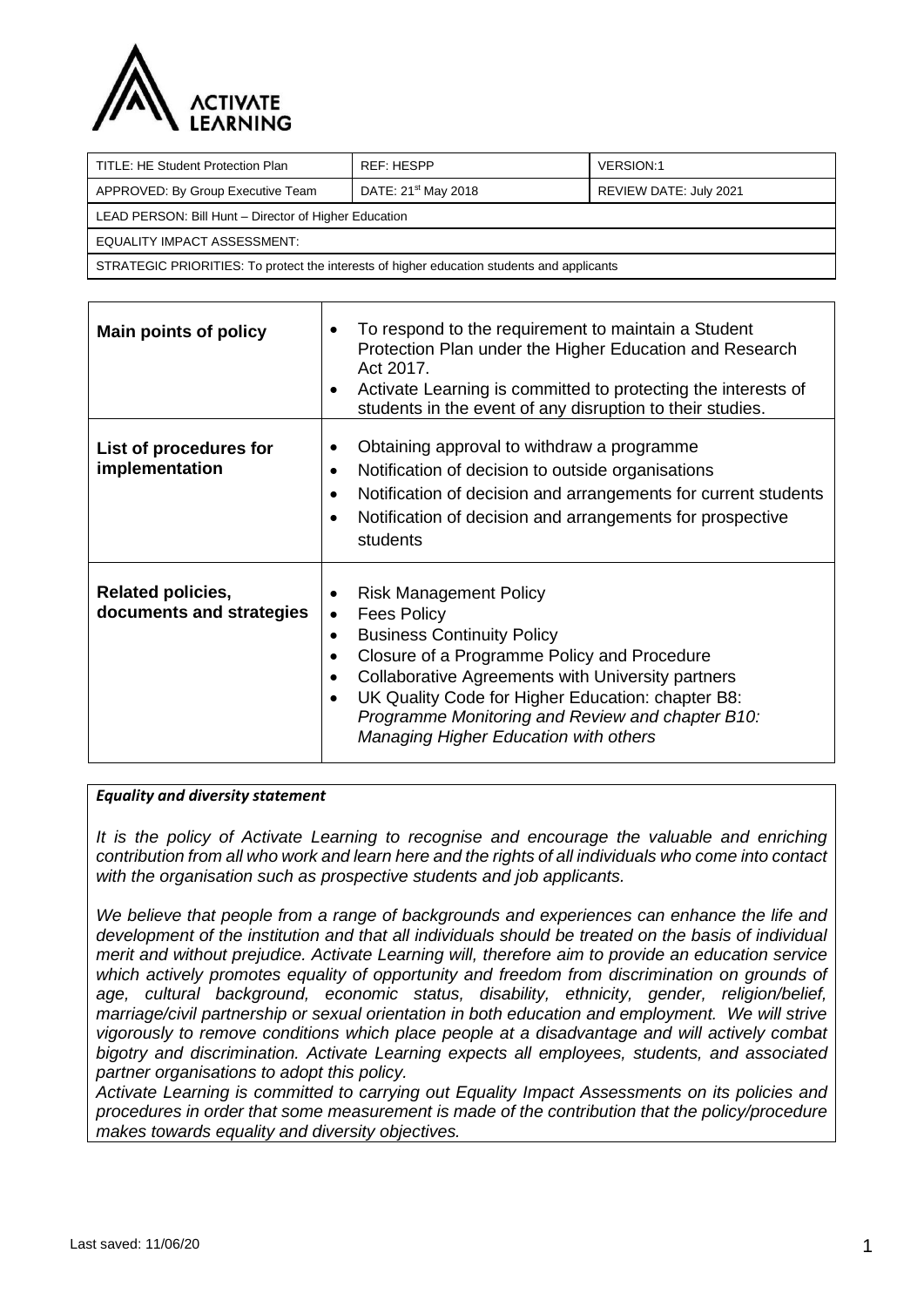### **Background to the plan**

The Higher Education and Research Act 2017 requires higher education providers to maintain a Student Protection Plan to protect students' interests in the event of material change, e.g. programme changes, suspensions, closures, or institutional closure.

These events may be triggered by situations such as (but not limited to) the following:

- Institutional closure
- A strategic decision by Activate Learning to close a course or campus;
- Withdrawal of designation for student support purposes;
- Removal or suspension of the Tier 4 Sponsorship Licence;
- Notice given by awarding body to close a course;
- Loss of accreditation from regulatory bodies e.g. PSRB;
- Industrial action by staff or third parties;
- The unanticipated departure of key members of staff
- Changes to regulatory framework affecting a specific course

#### **1. Scope of the Plan**

This plan covers all Higher Education programmes awarded by Edexcel and provided by Activate Learning, including those delivered as part of a higher apprenticeship and all current and prospective students and students studying under a quality assurance arrangement with a University partner.

Students studying on an HE qualification which is delivered by Activate Learning under a subcontracted arrangement with a University partner will be covered by the respective University's Student Protection Plan.

Applicants for HE programmes at Activate Learning who have accepted an offer to study, but who have not yet enrolled, will be informed if the Student Protection Plan is triggered. Activate Learning will explain the changes that will affect them, and if necessary offer suitable alternative arrangements (for example, deferral for a year, or signposting towards alternative courses or providers).

Activate Learning students who have had their enrolment terminated (voluntarily, by programme completion, and as a result of disciplinary action, non-payment of tuition fees, academic misconduct, academic failure, or similar) are not covered by the Student Protection Plan.

#### **2. Student Protection Plan Statement**

Activate Learning is committed to protecting the interests of students and applicants in the event of any disruption which may adversely affect their studies, including the closure of a Higher Education programme. These procedures have been established to provide a clear statement of the arrangements to secure both the quality of provision and the student experience. In addition, Activate Learning has adequate financial reserves to underwrite the likely costs that may result from any disruption which adversely affects the continuity of study for students. Activate Learning's Fee Policy provides examples of the refunds and compensation students may be entitled to, and is available on the Groups' website via the following link [Fees Policy](https://www.activatelearning.ac.uk/ActivateLearning/media/Root/Documents/Governance/Fees-Policy.pdf)

#### **3. Communication of the plan to key stakeholders**

Activate Learning will ensure that all key stakeholders have access to and are familiar with the Student Protection Plan by undertaking the following:

• Publishing the plan on the Group's website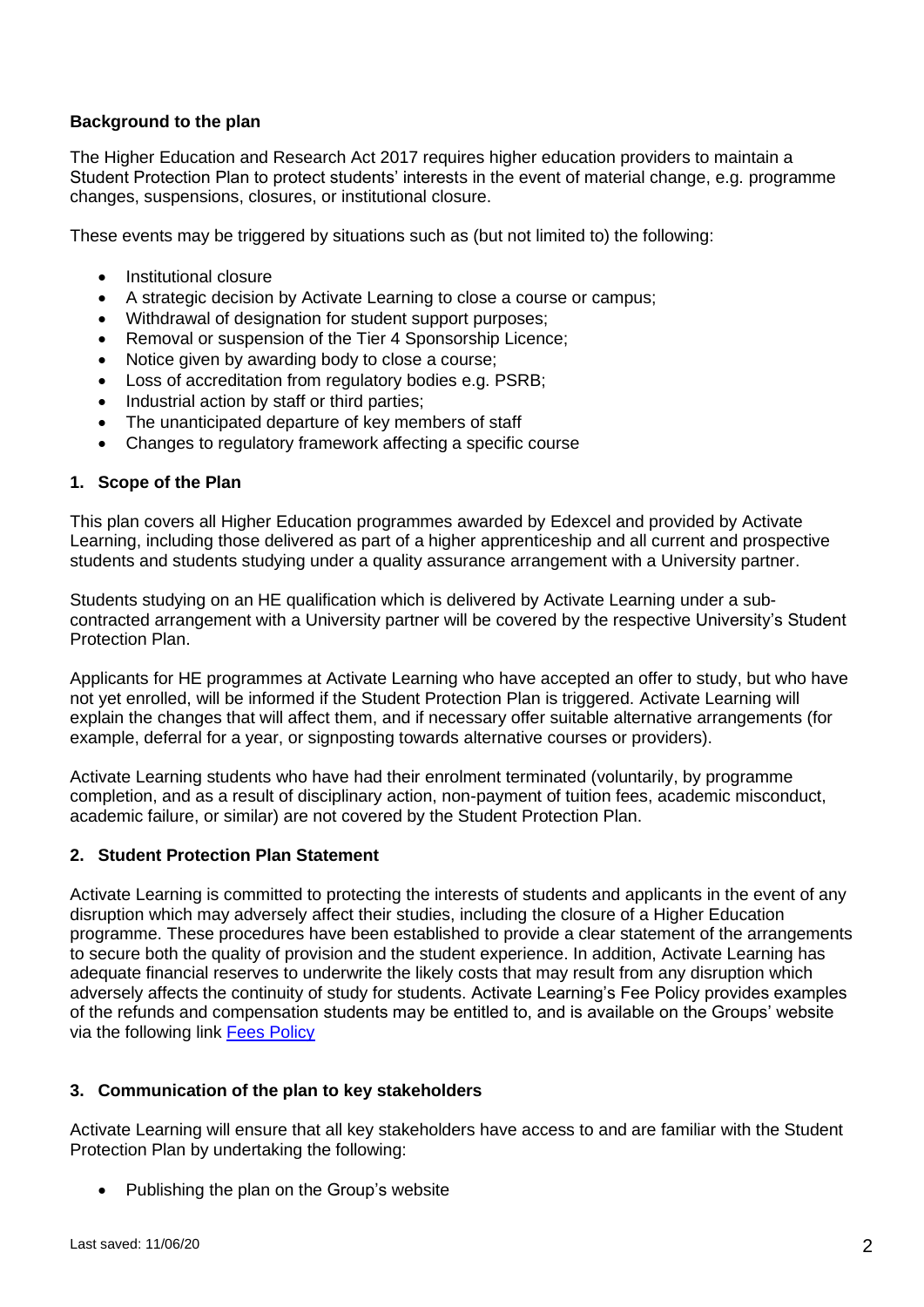- Publishing the plan on the students' virtual learning environment (ALO)
- Including the plan alongside other material provided to applicants
- Sharing the plan with Higher Education Partners
- Publishing the plan on the staff intranet
- Including coverage of the plan in the induction of new staff and other relevant staff training activities
- Including coverage of the plan in the induction of new student representatives
- Informing employers of the plan, where relevant.
- Ensuring that all key stakeholders are aware of Activate Learning's Customer Comments, Suggestions and Complaints policy in the event of any concerns related to the implementation of the student protection plan.

Activate Learning will also ensure that the Student Protection Plan is formally reviewed annually by the Higher Education Academic Board (HEAB), in collaboration, and – importantly – with student representatives with which we have an excellent and valued relationship.

### **4. How will the Student Protection Plan be triggered**

If any manageable risk to continuation of study begins to appear likely, the Higher Education Learning Partnerships (HELP) office will advise the Higher Education Academic Board (HEAB). Consideration and discussion of the risk, its impact and likelihood, may or may not generate a decision that the Student Protection Plan should be triggered. Depending on the size and urgency of the circumstances, consultation could be swift or awaiting the next scheduled HEAB meeting. The Chair of the HEAB take the final decision. If the Student Protection Plan was triggered, consultation and discussion would continue with student representatives, ensuring communication with students was clear, prompt and transparent, and that intended actions, impacts and resolutions were clearly understood from early in the process.

#### **5. Measures to Inform and Protect Students**

Consultation and discussion characterises Activate Learning's relationship with the student body and its representatives, with clear, prompt and transparent communication being a key part of student protection. Activate Learning is therefore committed to communicating any material changes to students as soon as possible, with clear information and options.

Any triggering of the Student Protection Plan will be supported by a communication plan.

All reasonable steps will be taken to minimise disruption to affected students by, although not in any particular order, for example:

- Offering affected students the opportunity to move to another course;
- Delivering a modified version of the same course;
- Ensuring that students with protected characteristics continue to receive appropriate support;
- Providing assistance to affected students to switch to a different provider.

Where a student transfers courses or moves to another provider there are likely to be implications for student finance arrangements. The Higher Education Learning Partnerships (HELP) office will provide detailed information, advice and guidance to students based upon their individual circumstances.

#### **6. Student Support**

Activate Learning recognises that individual students have complex characteristics and diverse needs, in particular related to age and maturity, disability and accessibility, and necessary part-time study. The protection measures taken by Activate Learning might not be appropriate for all students and therefore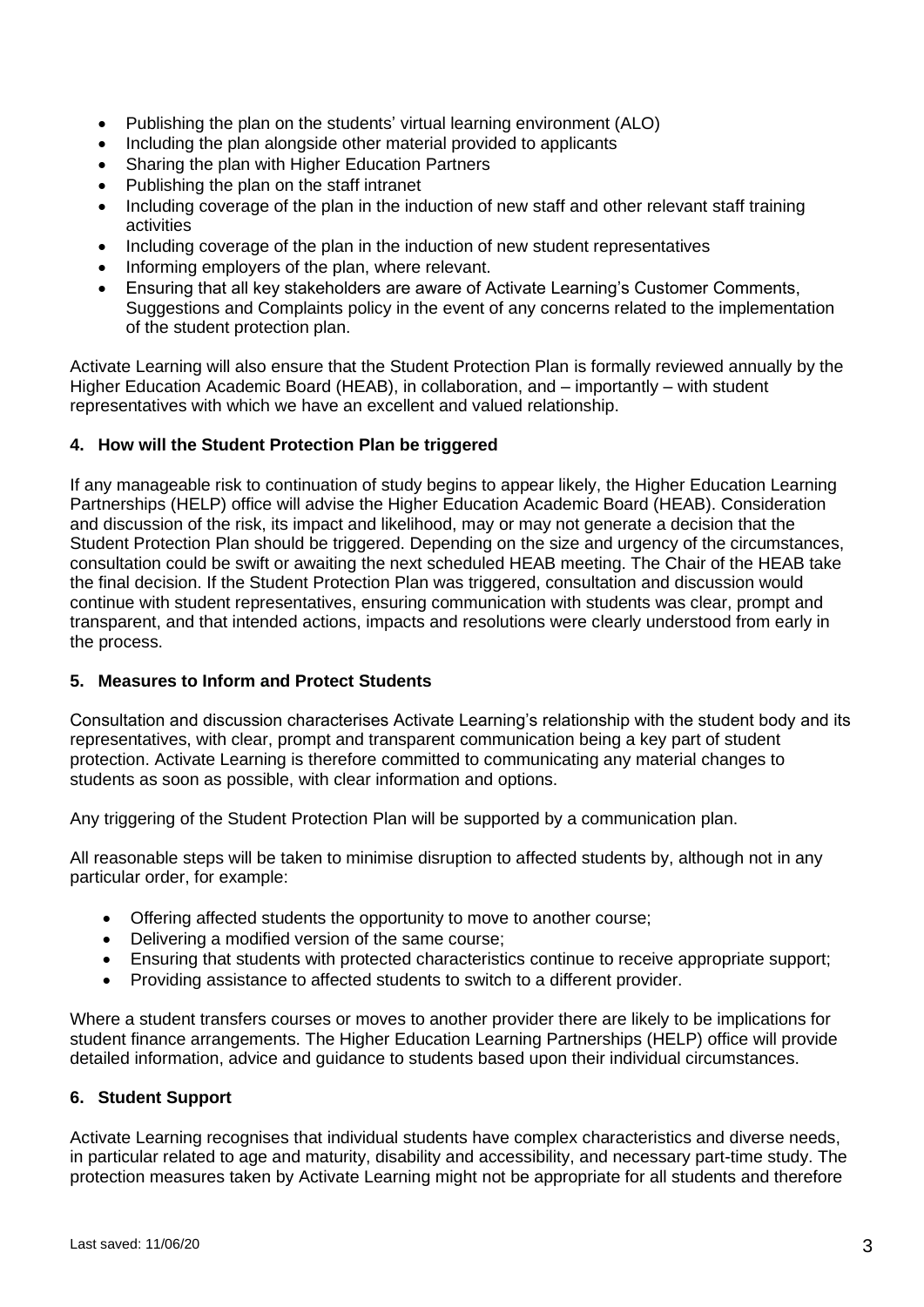reasonable adjustments would be considered where appropriate to individuals, and in full legal compliance with the Equality Act 2010.

Activate Learning currently invests significantly in student academic and pastoral support, welfare and wellbeing, student experience, financial and practical advice on the status of student loans, mental, emotional and physical health including counsellors, disability, dyslexia and sensory impairment. Higher Education Study Support and Student Services provide a permanent and flexible staff base which in itself mitigates risk.

### **7. Significant Material Change**

#### **7.1. Institutional closure**

Institutional failure will be monitored and reported through risk management in accordance with Further and Higher Education regulatory bodies and any instance of this will be managed in accordance with Activate Learning's policies<sup>12</sup> and procedures.

Where Activate Learning has no option, other than to close, it will consider measures such as those below to protect the student experience:

- Where possible, closing in a gradual way, over a period of time that would allow current enrolled students to complete their studies;
- Where the above is not possible, in supporting students to transfer to appropriate programmes at other providers and by compensating students where because of disruption to their studies they suffer demonstrable, material loss;
- Merging with another institution to maintain all or part of the current provision.

### **7.2. Institutional Closure of a Campus or Part of a Campus**

Where a campus or part of a campus is rendered unusable for activities involving students, Activate Learning will notify students within 10 working days and typically consider remedies such as:

- Where possible, managing the timeframe for closure of a campus to allow students to complete their studies;
- Relocating provision to an alternative location, this may include hiring spaces for programme delivery and/or installing temporary buildings.
- Revising the timetable to allow all of the teaching to take part in the available facilities
- Delivering programmes via alternative means, such as remote online or distance or blended learning.
- Supporting students to transfer to appropriate programmes at other providers and, where appropriate, financially compensating students where they suffer demonstrable, material financial loss due to disruption of their studies;
- Providing students with access to independent advice services such as the Student Union, Careers, Counselling and Welfare.

### **7.3. Withdrawal of Designation**

In the event of de-designation of its courses by the Office for Students for 'Student Support' purposes, resulting in the withdrawal of statutory student finance, Activate Learning will take all reasonable steps to minimise the resulting disruption to students by, for example:

<sup>1</sup> Activate Learning Risk Management Policy

<sup>2</sup> Activate Learning Business Continuity Policy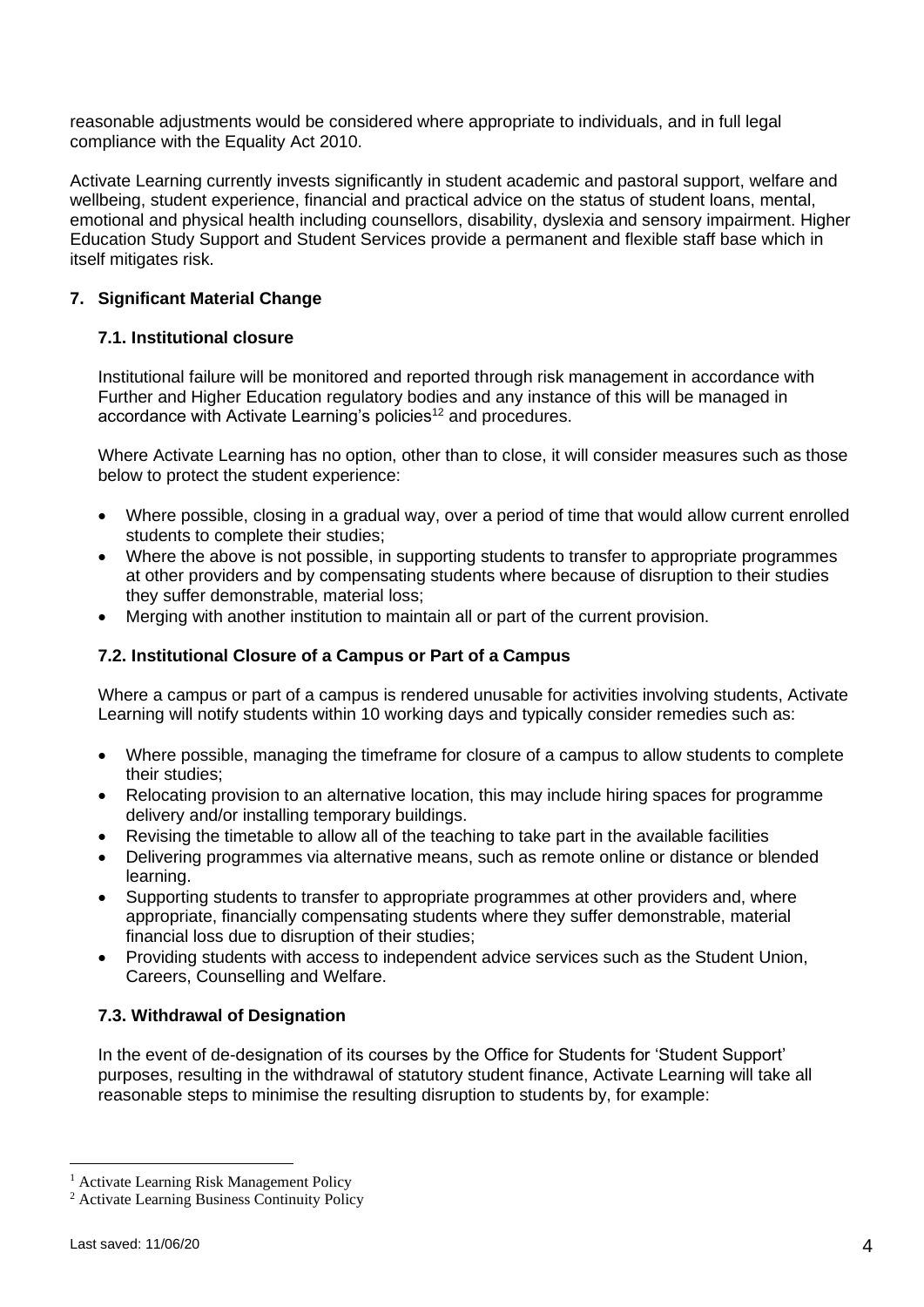- Working with the Office for Students to allow enrolled students to complete their year of study/programme;
- Where the above is not possible, supporting students to transfer to appropriate programmes at other providers and, where appropriate, financially compensating students where they suffer demonstrable, material financial loss due to disruption of their studies;
- Considering assistance for affected students by providing evidence/letters/statements in support of continuation of their studies
- Providing students with access to independent advice services such as the Student Union, Careers, Counselling and Welfare.

## **7.4. Suspension or Closure of a Course**

Activate Learning has established procedures in place in the event of suspension/closure of a course. For sub-contracted provision the procedure is detailed within the awarding body's institutional agreement, and for validated provision Activate Learning has its own 'Closure of a Programme' policy<sup>3</sup> and procedure which is overseen by the HE Academic Board. Where there is material impact on students, the effect will be mitigated by:

- Oversight from the HE Academic Board who will receive a clear statement of the rationale for closure and the arrangements to secure both the quality of provision and the student experience following the decision to withdraw the programme *(see appendix 1 for details)*
- Communication with current students within 10 working days of the decision to close or suspend a programme of study to provide assurance that they will not be adversely affected by the decision, and provide assurance that they are able to complete their studies;
- Where possible, provision will be made to allow for the completion of studies where 'mitigating circumstances' have been presented;
- Consultation with stakeholders (including employers where relevant) who may be affected to ensure appropriate quality impact assessments will also be undertaken;
- Future applicants will be notified within 10 working days of a decision to close or suspend a programme of study, allowing time for students to source an alternative suitable programme.
- Providing students with access to independent advice services such as the Student Union, Careers, Counselling and Welfare.

## **7.5. Suspension of Tier 4 Sponsor Licence**

In the event of suspension of Tier 4 Sponsor status, Activate Learning will take all reasonable steps to minimise the disruption to those services and to affected students by, for example;

- Working with UKVI to allow enrolled students to complete their year of study or programme;
- Allow students already in receipt of a VISA based upon an allocated CAS from Activate Learning to enrol and commence their studies;
- Offer students who have not completed their application, the opportunity to postpone their application pending the resolution of the suspension.
- Providing students with access to independent advice services such as the Student Union, Careers, Counselling and Welfare.

### **7.6. Revocation of Tier 4 Sponsor Licence**

In the event of revocation of Tier 4 Sponsor Licence, Activate Learning will take all reasonable steps to minimise disruption to affected students by, for example;

<sup>3</sup> Activate Learning Closure of a Programme policy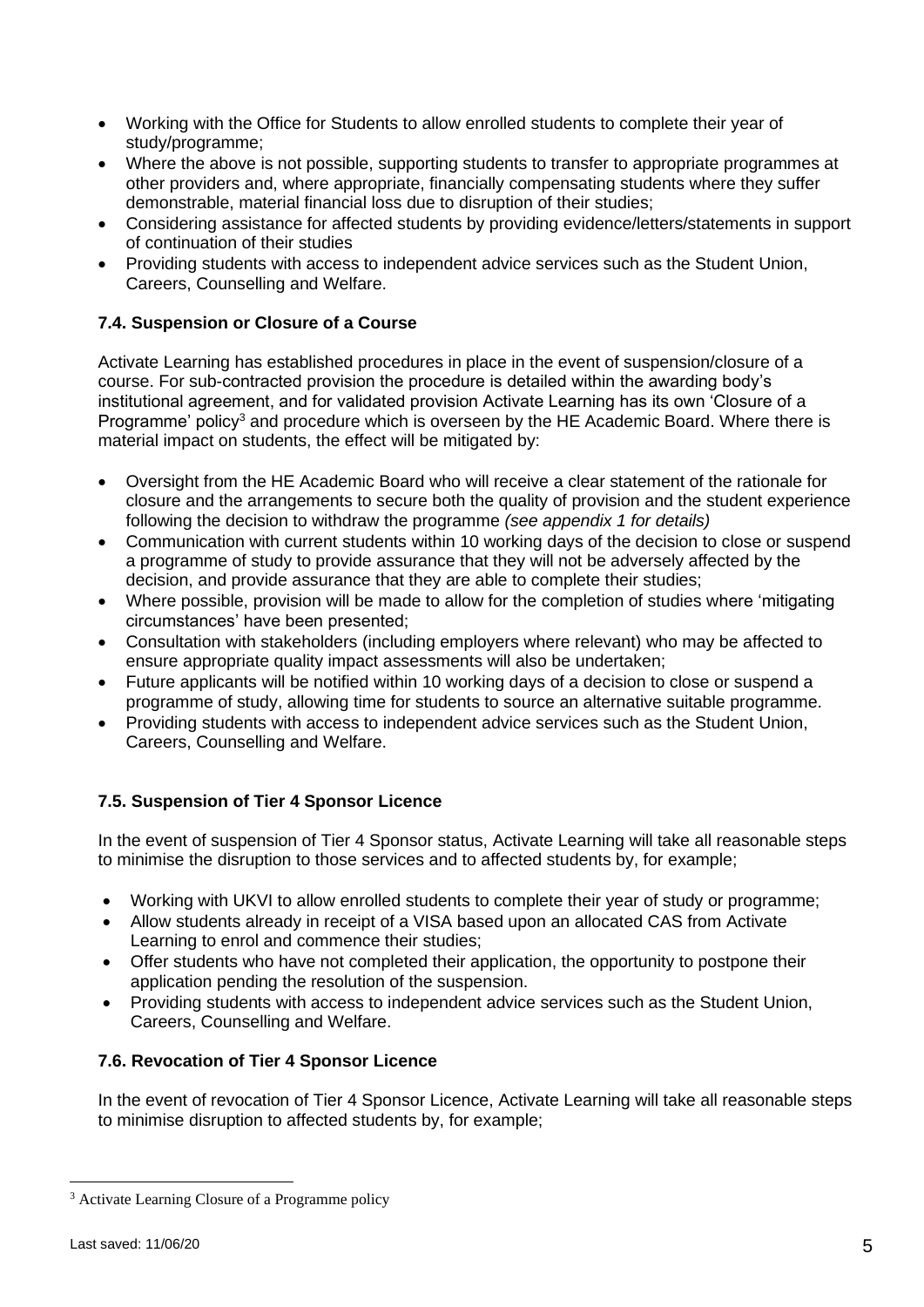- Providing assistance to affected students to switch to an alternative provider.
- Providing students with access to independent advice services such as the Student Union, Careers, Counselling and Welfare.

### **8. Changes to Regulatory Framework Affecting a Specific Course**

In the event of Activate Learning losing PSRB accreditation for a specific course, Activate Learning will consider the following measures to protect the student experience;

- Offering affected students the opportunity to move to another course;
- Delivering a modified version of the same course;
- Providing assistance to affected students (and employers where relevant) to switch to a different provider who holds the relevant accreditation.
- Providing students with access to independent advice services such as the Student Union, Careers, Counselling and Welfare.

#### **9. Disruption to College Activity**

Where events result in term-time programme disruption, Activate Learning will normally consider whether it is practicable to make changes to programme delivery, rather than closing or suspending an affected programme.

Actions to minimise disruption may include:

- Temporary short-term suspension of programme delivery e.g. where there is a change in the programme delivery location or staffing, with appropriate actions to mitigate impact on students;
- Changes to the programme delivery location or method, which may include but not be limited to moving to fully remote online learning, or blended learning;
- Changes to the staffing of a programme, for instance through a review of internal staff resources, including recruitment of area specialists, where appropriate;
- Offering students the opportunity to transfer to an alternative programme;
- Provision of reasonable support to students for accessing a programme delivered by another provider, including making arrangements for the transfer of credit and information about academic progress.
- Providing students with access to independent advice services such as the Student Union, Careers, Counselling and Welfare.

#### **9.1. Industrial Action**

Activate Learning is committed to maintaining an effective employee relations culture and working with trade union colleagues to achieve reasonable solutions to matters that may arise from time to time.

Where industrial action does occur, Activate Learning will seek to:

- Ensure that normal operations and services are maintained as far as possible;
- Take all reasonable steps to fulfil its responsibilities to students in ensuring that any disruption is minimised and students are not, as far as is possible to determine, disadvantaged by the action.

#### **9.2. Loss of key staff**

Where possible, Activate Learning will: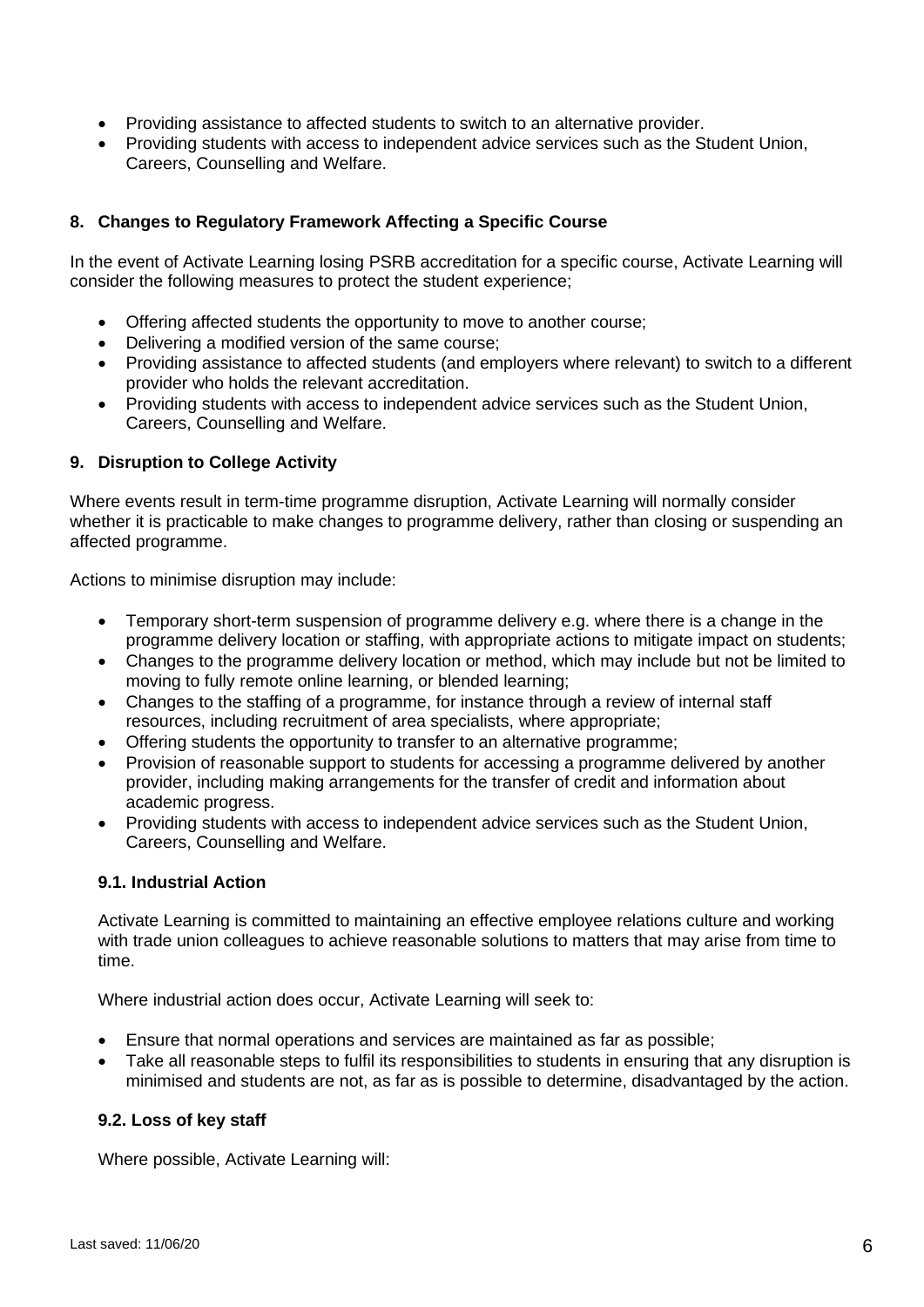- Seek to fill gaps as quickly as possible, by moving other current members of staff with appropriate skills and experience, into the vacant post(s) or recruiting externally, to avoid disruption;
- Where Activate Learning cannot avoid closing a programme due to the loss of key staff, then the procedures outlined in Section 7 will apply.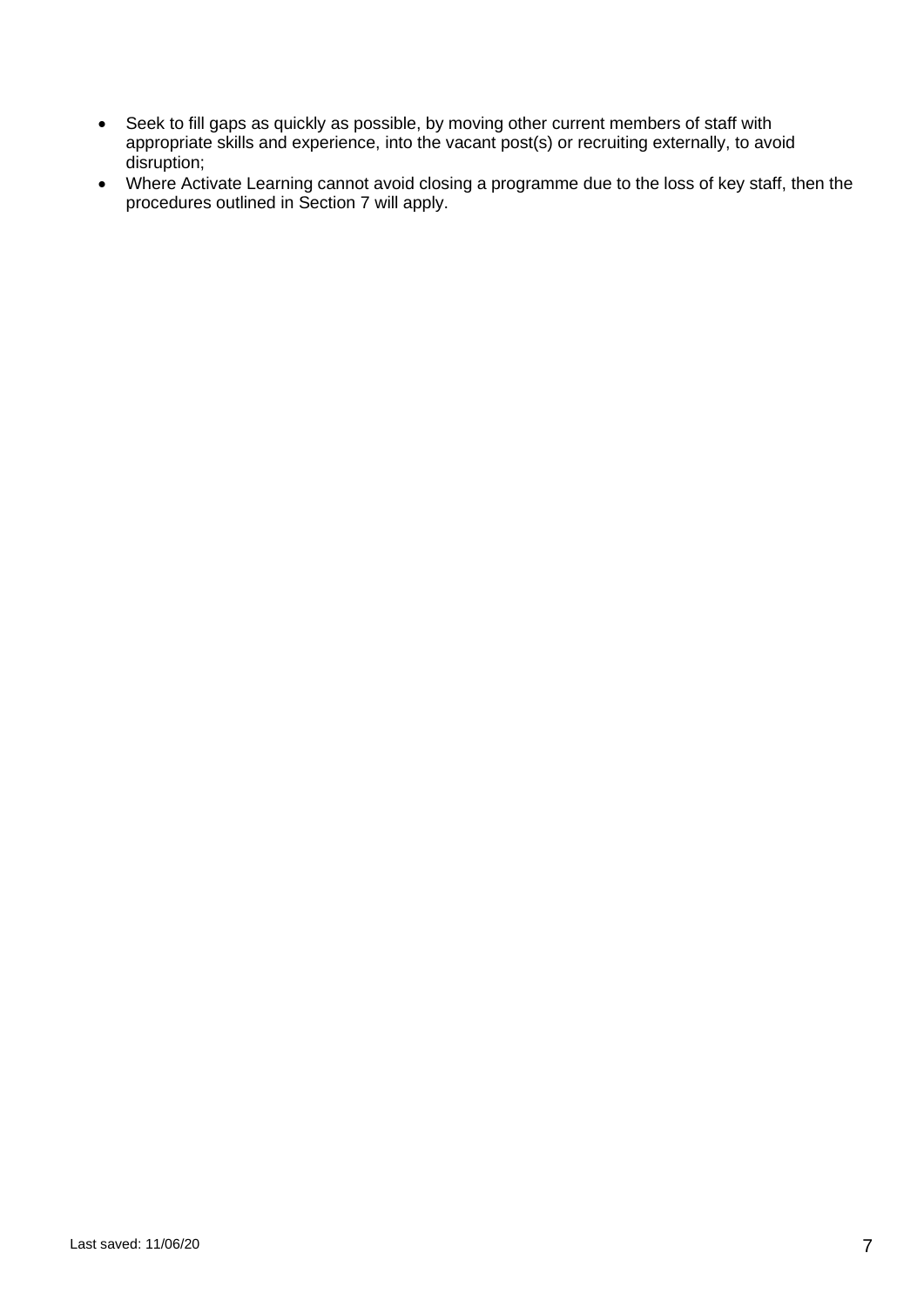Appendix 1.

### **Additional requirements for the closure or suspension of a programme.**

The Higher Education Academic Board will expect to receive the following information as a minimum requirement in the event of closing or suspending a programme:

- a) A clear statement of the rationale for the programme's closure;
- b) A clearly defined phasing-out period which includes start and end dates;
- c) The arrangements for providing students enrolled on the programme and all staff with information on the proposed closure
- d) The arrangements for providing UCAS applicants with timely advice and guidance to enable them to apply to another institution
- e) A clearly defined list of options available to students to enable them to either complete their original programme of study or transfer with their agreement to an alternative programme or institution;
- f) The arrangements to ensure that the quality of the student learning experience will continue to meet awarding body and QAA expectations during the phasing-out period;
- g) Careful consideration and support for any student with additional learning needs, or other characteristics which require specific consideration;
- h) The mechanism to ensure that any proposed reduction in overall staffing levels will not impact unreasonably on the student experience, particularly with regard to ensuring that the intended learning outcomes of the programme will still be achievable by current students;
- i) The mechanism to ensure that adequate resources continue to be provided to maintain the quality of the student experience during the phasing-out period;
- j) The assessment and re-assessment arrangements for any students, particularly part-time students, who will not have completed their intended programme by the closure date;
- k) Evidence of consultation internally and/or externally with key stakeholders

### **Notification of decision to outside organisations**

Once a closure recommendation has been approved by the Group Higher Education Academic Board, the Director of Higher Education must ensure that all publications and websites are amended.

## UCAS will be notified by the College's UCAS Correspondent when the closure recommendation has been accepted.

Partnership agreements: Activate Learning are required to notify the University partner of its intention to suspend a programme in writing, giving no less than six months' notice before the end of the academic year during which the notice is given.

### **Notification of decision and arrangements for current students**

All communications with current students about the closure of their course must be undertaken by the appropriate Director.

Current students must be allowed to complete their designated period of enrolment on the programme unless they give their explicit written consent to the contrary. Such consent must not be sought until a closure recommendation has been approved by the Group's Higher Education Academic Board.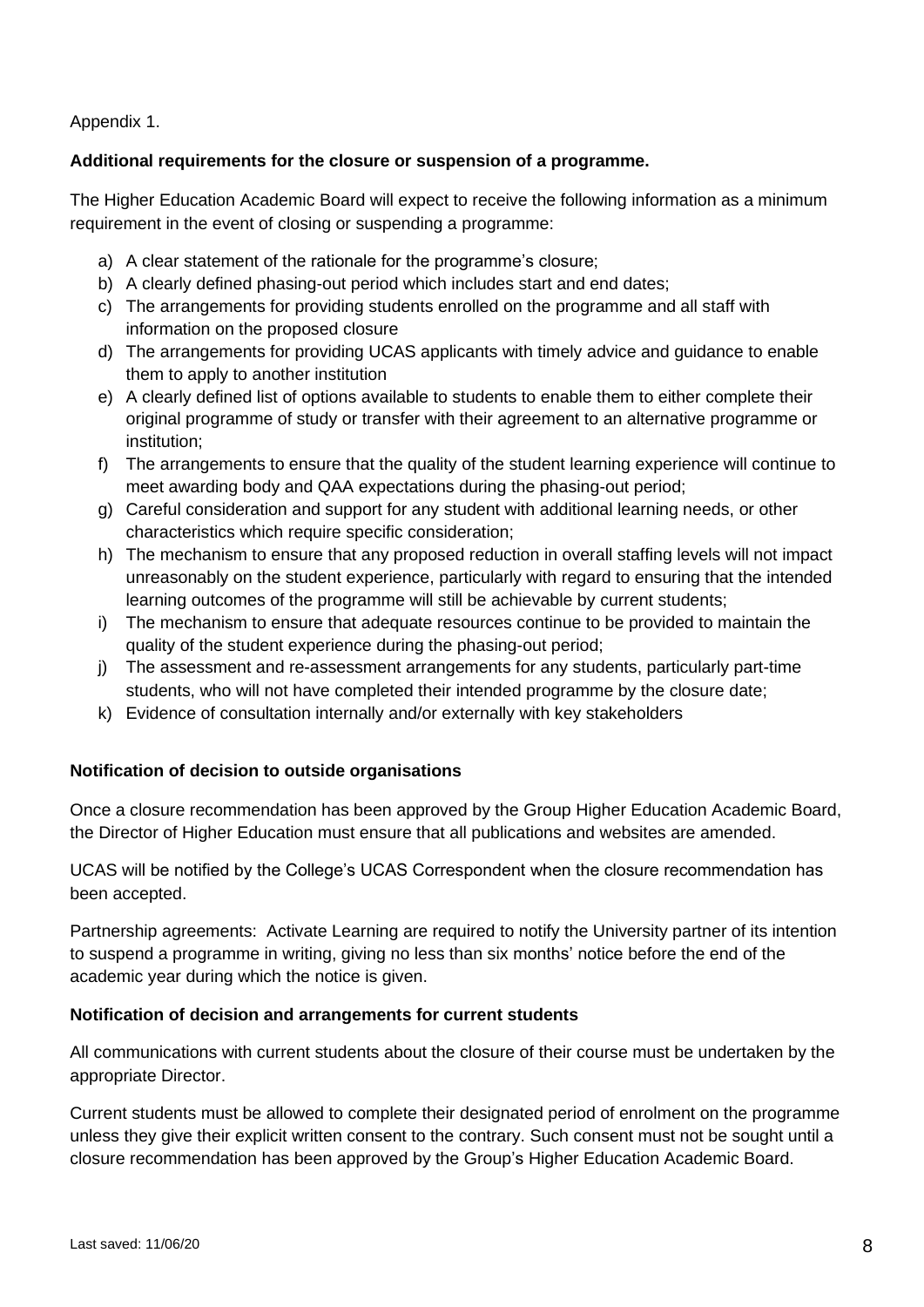Where a programme is being closed to recruitment, the proposed arrangements for students currently enrolled on the programme (including those who have suspended studies), must include the following:

- Discussion about student options in regard to transferring to another programme within Activate Learning or to another institution, and arrangements for doing so
- Confirmation of the student timetable for the remaining period of the programme
- Arrangements for the staffing and resourcing of the programme for the remaining period
- Written confirmation to all students clarifying any amendments to the programme regulations regarding assessment and progression, with particular reference to:
	- a) Students who have temporarily withdrawn
	- b) Students who have failed modules and would normally be allowed to retake these the following year
	- c) Students under mitigating circumstances who have been granted an extension beyond the end of the academic year
	- d) Students planning to progress from a Foundation Degree to an Honours Degree

### **Notification of decision and arrangements for prospective students**

All communications with applicants on the following matters must be undertaken by the Higher Education Admissions Coordinator, or delegate.

Applicants who have accepted offers should not be contacted until a closure recommendation has been approved by the Group's Higher Education Academic Board. These applicants should then be informed of their options in regard to transferring their application to another programme or institution.

All Public Information relating to the programme should be either removed or amended by the Higher Education Academic Registrar to inform potential applicants that the programme has been withdrawn. The following list provides a reference as to where this information is currently published:

- College websites
- Higher Education Programme Guide
- Programme leaflets web based and hard copy
- UCAS listing
- Awarding body website and prospectus
- Third party e.g. Employer or PRSB

### **Marketing**

Once a closure recommendation has been approved by the Group's Higher Education Academic Board, the Director of Marketing and Communications will, where appropriate, prepare and publish a press statement.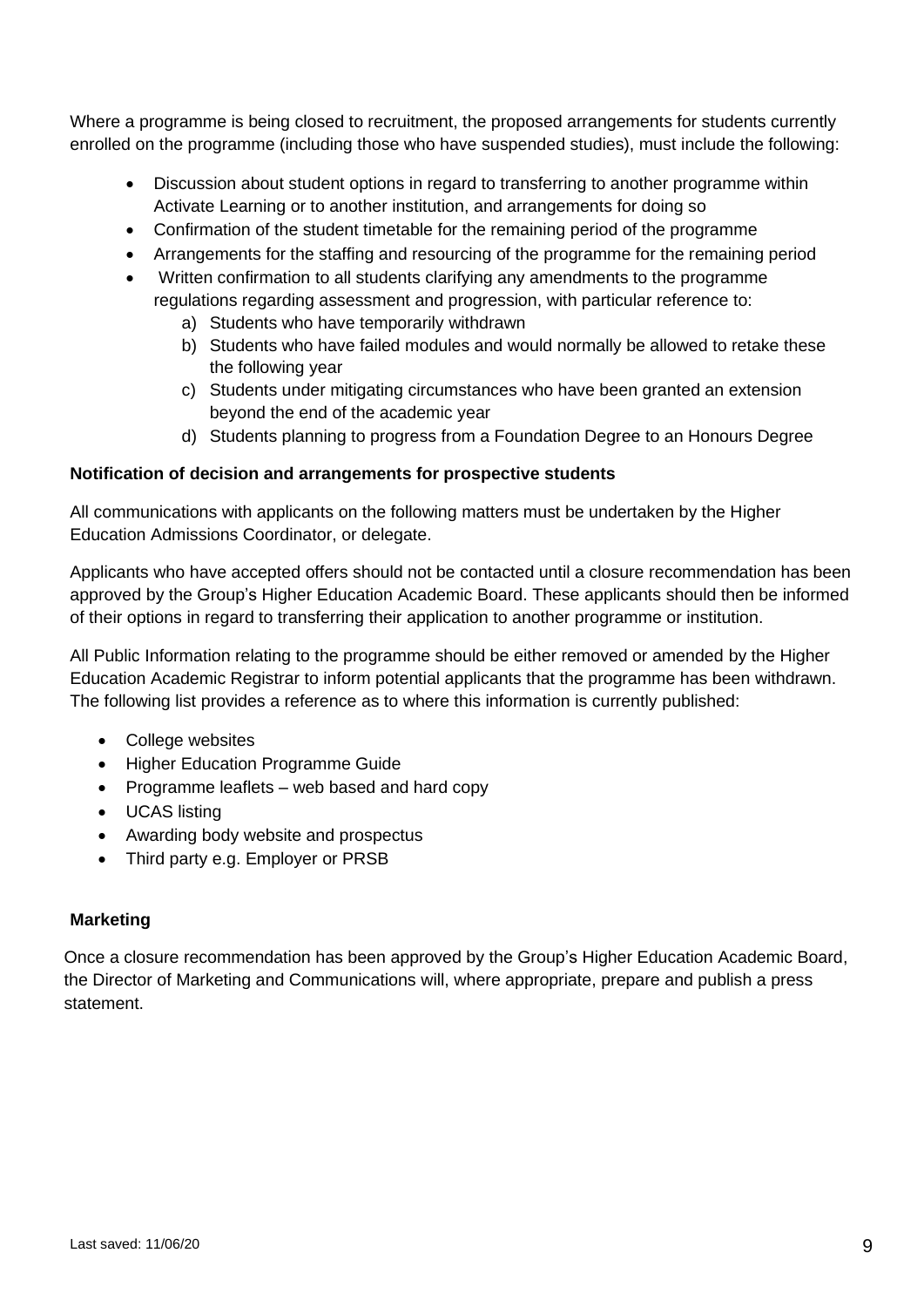# **Appendix 2**

### **Risk Assessment**

|               | <b>Specific Risk</b>                                            | <b>Impact</b><br>(L/M/H) | <b>Likelihood</b><br>(L/M/H) | Key actions taken or<br>controls already in<br>place                                                                                                                                           |
|---------------|-----------------------------------------------------------------|--------------------------|------------------------------|------------------------------------------------------------------------------------------------------------------------------------------------------------------------------------------------|
| $\mathbf 1$ . | <b>Institutional closure</b>                                    | H                        | L                            | Routine monitoring of<br>finance, QA and<br>performance against<br>KPIs at faculty, SMT and<br>Corporation level.                                                                              |
|               |                                                                 |                          |                              | The Corporation<br>operates a risk<br>management policy<br>which forms part of the<br>Group's internal control<br>and corporate<br>governance<br>arrangements.                                 |
|               |                                                                 |                          |                              | Activate Learning also<br>operates a Business<br>Continuity policy which<br>addresses unavoidable<br>risks and events which<br>can cause disruption to<br>business operations.                 |
| 2.            | <b>Institutional Closure of a Campus</b><br>or Part of a Campus | L                        | L                            | As a multi-campus<br>organisation Activate<br>Learning are able to<br>relocate resources as<br>appropriate to ensure<br>continuity of study.                                                   |
|               |                                                                 |                          |                              | Routine monitoring of<br>finance, QA and<br>performance against<br>KPIs at faculty, SMT and<br>Corporation level.                                                                              |
| 3.1           | <b>Withdrawal of Designation</b>                                | H                        | L                            | Staff are trained and<br>updated on all statutory<br>requirements for student<br>returns, funding, and<br>audits, and maintain<br>accurate records which<br>comply with those<br>requirements. |
| 4.            | <b>Suspension or Closure of a</b><br><b>Course</b>              | L                        | L                            | Routine monitoring of<br>applications and<br>acceptances on a<br>weekly basis throughout<br>the UCAS cycle.                                                                                    |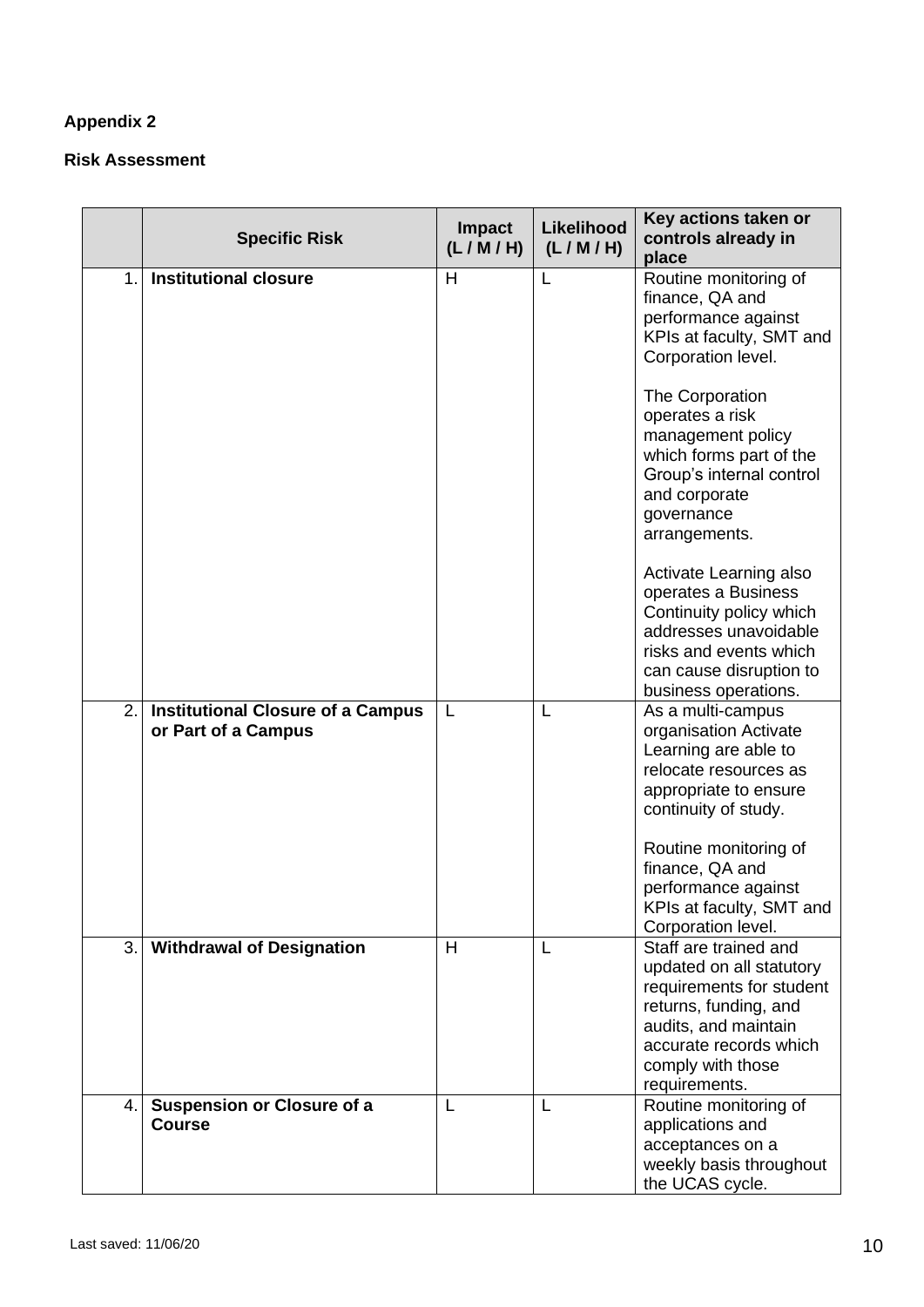|    |                                                                                        |   |   | Academic Board<br>decision by June for<br>suspension or closure of<br>programmes prior to<br>clearing.<br><b>Existing programme</b><br>closure policy and<br>procedure which has<br>been tested.                                                                               |
|----|----------------------------------------------------------------------------------------|---|---|--------------------------------------------------------------------------------------------------------------------------------------------------------------------------------------------------------------------------------------------------------------------------------|
| 5. | <b>Suspension of Tier 4 Sponsor</b><br>Licence                                         | M | L | Assessment of students'<br>eligibility to study prior to<br>entry.<br>Routine monitoring of<br>attendance and<br>reporting to UKVI if<br>below 85%.<br>Alerts and reports from<br>UKVI.                                                                                        |
| 6. | <b>Revocation of Tier 4 Sponsor</b><br><b>Licence</b>                                  | H | L | As above.                                                                                                                                                                                                                                                                      |
| 7. | <b>Changes to Regulatory</b><br><b>Framework Affecting a Specific</b><br><b>Course</b> | M | L | Routine monitoring of<br>performance against<br>PSRB and other<br>regulatory requirements.<br>Maintaining links with<br>PSRB and other<br>regulatory bodies<br>through membership<br>and attendance at<br>meetings and wider<br>internal and external<br>dissemination events. |
| 8. | <b>Disruption to College Activity</b>                                                  | L | L | Staff cover rota in place<br>within each faculty for<br>short-term absences.<br>Annual programme of<br>environmental and<br>facilities development<br>designed to minimise<br>disruption.                                                                                      |
| 9. | <b>Industrial Action</b>                                                               | M | L | <b>Activate Learning</b><br>maintains open, honest<br>and transparent<br>communications with all<br>staff and has a Joint<br><b>Consultative Committee</b><br>to help mitigate any<br>industrial action.                                                                       |